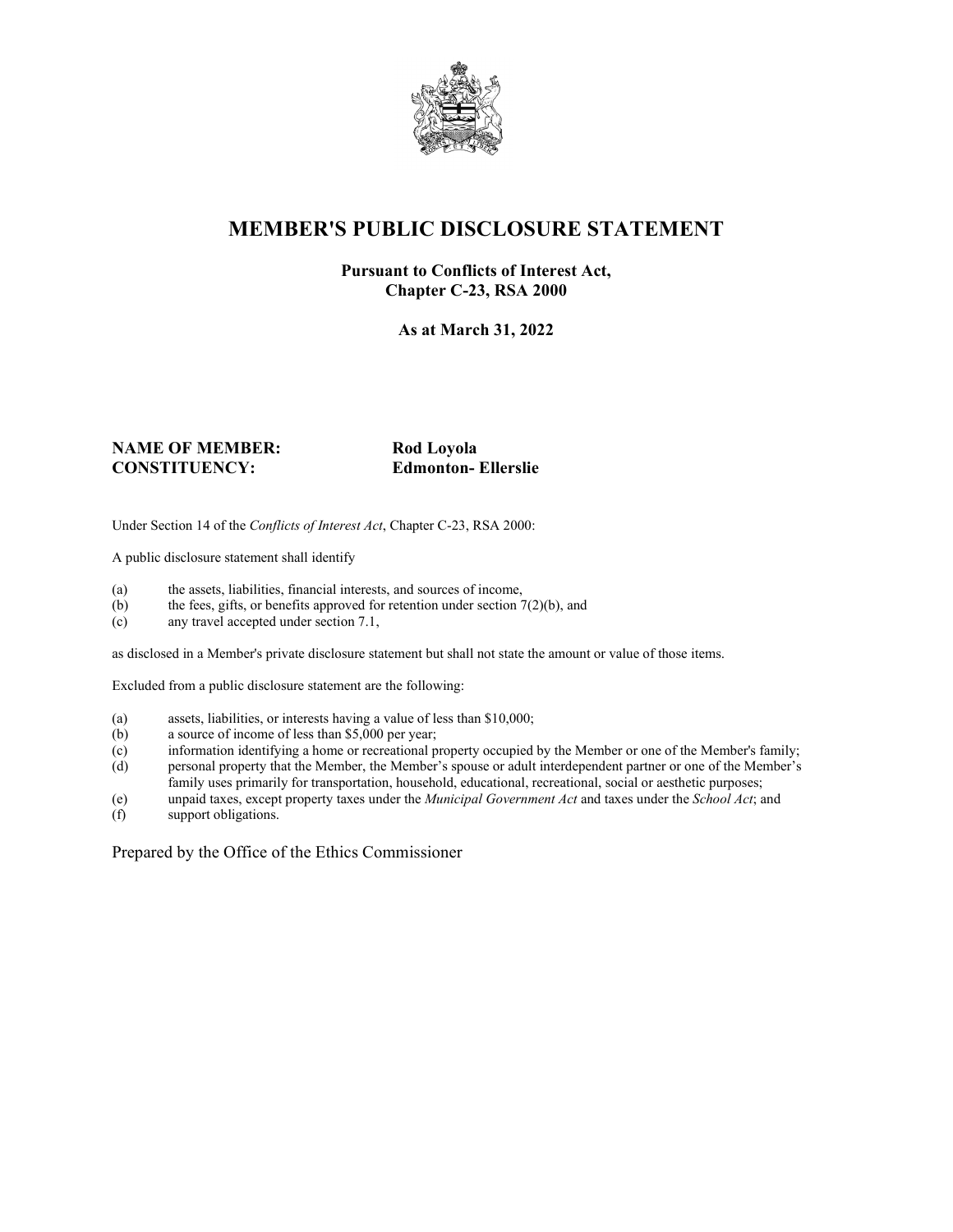### **PUBLIC DISCLOSURE STATEMENT FOR Rod Loyola**

# **FORM 1: MEMBER (Rod Loyola)**

| <b>INCOME</b>                                                                                   |                             |  |
|-------------------------------------------------------------------------------------------------|-----------------------------|--|
| <b>Source</b>                                                                                   | <b>Nature of Income</b>     |  |
| <b>Government of Alberta</b>                                                                    | MLA Indemnity               |  |
| <b>ASSETS</b>                                                                                   |                             |  |
| <b>Real Property</b>                                                                            | Primary residence           |  |
| <b>Bank, Trust Company or Other Financial</b><br><b>Institution</b>                             | n/a                         |  |
| <b>Publicly Traded Securities (stocks and bonds)</b><br>and Registered Retirement Savings Plans | n/a                         |  |
| <b>Canada Savings Bonds, Guaranteed</b><br><b>Investment Certificates</b>                       | <b>GIC</b>                  |  |
| <b>Mutual Funds</b>                                                                             | n/a                         |  |
| <b>Annuities and Life Insurance Policies</b>                                                    | n/a                         |  |
| <b>Pension Rights</b>                                                                           | Public Service Pension Plan |  |
| <b>Other Assets</b>                                                                             | n/a                         |  |
| <b>Gifts and Personal Benefits</b>                                                              | n/a                         |  |
| <b>Travel on Non-commercial Aircraft</b>                                                        | n/a                         |  |
| <b>LIABILITIES</b>                                                                              |                             |  |
| <b>Mortgages</b>                                                                                | Scotiabank                  |  |
| <b>Loans or Lines of Credit</b>                                                                 | <b>Bank of Montreal</b>     |  |
| <b>Guarantees</b>                                                                               | n/a                         |  |
| Other                                                                                           | n/a                         |  |
| <b>FINANCIAL INTERESTS</b>                                                                      |                             |  |
| n/a                                                                                             |                             |  |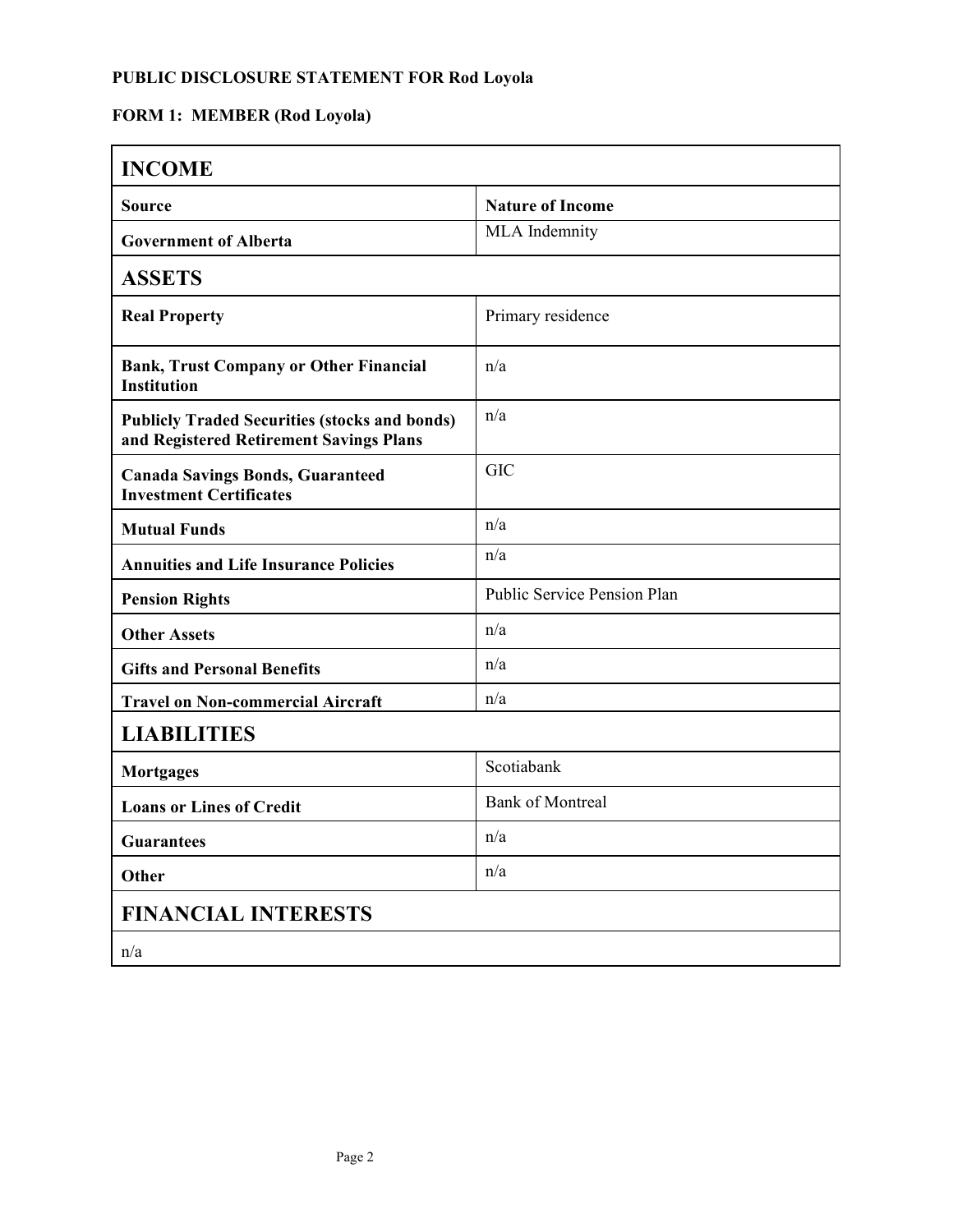### **PUBLIC DISCLOSURE STATEMENT FOR Rod Loyola**

# FORM 3: MEMBER'S MINOR CHILDREN (No. of Minor Children: 2)

| <b>INCOME</b>                                                                                  |                         |
|------------------------------------------------------------------------------------------------|-------------------------|
| <b>Source</b>                                                                                  | <b>Nature of Income</b> |
| N/A                                                                                            | n/a                     |
| <b>ASSETS</b>                                                                                  |                         |
| <b>Real Property</b>                                                                           | n/a                     |
| <b>Bank, Trust Company or Other Financial</b><br><b>Institution</b>                            | n/a                     |
| <b>Publicly Traded Securities (stocks and bonds)</b><br>and Registered Education Savings Plans | <b>RESPs</b>            |
| <b>Canada Savings Bonds, Guaranteed</b><br><b>Investment Certificates</b>                      | n/a                     |
| <b>Mutual Funds</b>                                                                            | n/a                     |
| <b>Annuities and Life Insurance Policies</b>                                                   | n/a                     |
| <b>Pension Rights</b>                                                                          | n/a                     |
| <b>Other Assets</b>                                                                            | n/a                     |
| <b>Gifts and Personal Benefits</b>                                                             | n/a                     |
| <b>LIABILITIES</b>                                                                             |                         |
| <b>Mortgages</b>                                                                               | n/a                     |
| <b>Loans or Lines of Credit</b>                                                                | n/a                     |
| <b>FINANCIAL INTERESTS</b>                                                                     |                         |
| n/a                                                                                            |                         |